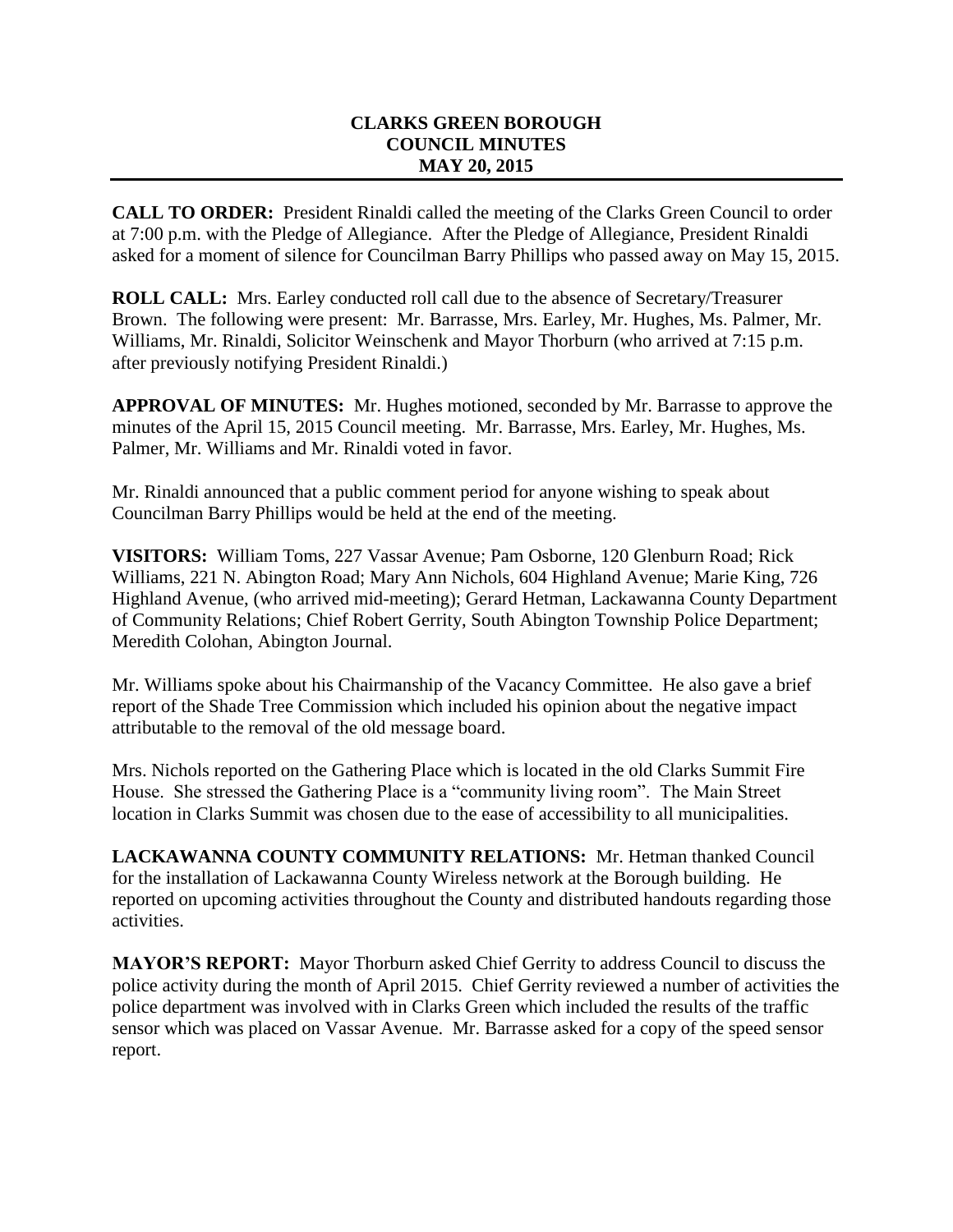**SOLICITORS REPORT:** Solicitor Weinschenk reported on a letter which had been received from the Department of Environmental Protection regarding the vacant gas station across from the Borough building. The April letter stated the site has been remediated to "as good as it is going to get". The Solicitor reported there is still contamination on site. Improvements to the site can be made provided that certain requirements are met which are set forth in Environmental Covenants between the owners and DEP. A copy of these Covenants has been requested by Solicitor Weinschenk. He also reported that bids for the RACP Precast Restroom facility have been received and opened. He approved the bids from the legal aspect and Engineer Robert Naegele currently has the bids for review. Solicitor Weinschenk reported AAJRB has sixty (60) days from May 13, when the bids were opened, to act on the bids. President Rinaldi asked Ms. Palmer to remind AAJRB of the bid opening time limit at their next meeting. The bid award will take place at the June Clarks Green Borough Council meeting.

**TREASURER'S REPORT AND BILL APPROVAL:** Mr. Hughes presented the Treasurer's report which was filed for audit. Current fund balances are as follows:

| <b>Capital Fund Money Market</b> | \$ | 29,360.90  |
|----------------------------------|----|------------|
| General Fund Checking            |    | 284,734.27 |
| <b>General Fund Money Market</b> |    | 35,249.86  |
| Sewer Fund Checking              |    | 274,731.01 |
| Sewer Fund Money Market          |    | 84,938.79  |
| <b>State Funds Checking</b>      |    | 43,049.83  |
| <b>Total Checking/Savings</b>    | S  | 752,064.66 |

Checking account balances from a month ago and a year ago were discussed by Mr. Hughes. With no questions from Council, Mr. Hughes motioned, seconded by Ms. Palmer to accept the Treasurer's Report and ratify the payment of the bills. Ms. Palmer, Mrs. Earley, Mr. Hughes, Mr. Barrasse, Mr. Williams and Mr. Rinaldi voted in favor. Mr. Hughes then reported on balances from the Budget vs. Actual report as compared to a month ago and a year ago. He then discussed the residents with sewer delinquencies and their balances due. Mr. Hughes discussed a Clarks Green resident who is currently on lien and who also owes Wage Tax money to the Borough. In addition, this resident did not file Wage Tax returns to Berkheimer after they became the collector. Solicitor Weinschenk suggested a letter be sent again to the resident asking him to pay his back taxes. Berkheimer is responsible for collecting any returns and unpaid taxes from 2012 going forward. He also discussed elimination of the Earned Income Tax Collector Bond and transferring the Wage Tax account current balance to the General Fund checking account. Ms. Palmer motioned, seconded by Mr. Barrasse to transfer the Wage Tax checking account funds to the General Fund checking account and to close out the Wage Tax checking account. Ms. Palmer, Mrs. Earley, Mr. Hughes, Mr. Barrasse, Mr. Williams and Mr. Rinaldi voted in favor. President Rinaldi then called for an Executive Session at 8:05 p.m. The Council meeting reconvened at 8:30 p.m.

**PERSONNEL:** Mr. Williams discussed the candidate search for a Borough Secretary/Treasurer after the resignation of Janice Brown. He and President Rinaldi interviewed five (5) candidates and after considerable discussion, are recommending Joanne Culbertson for the position of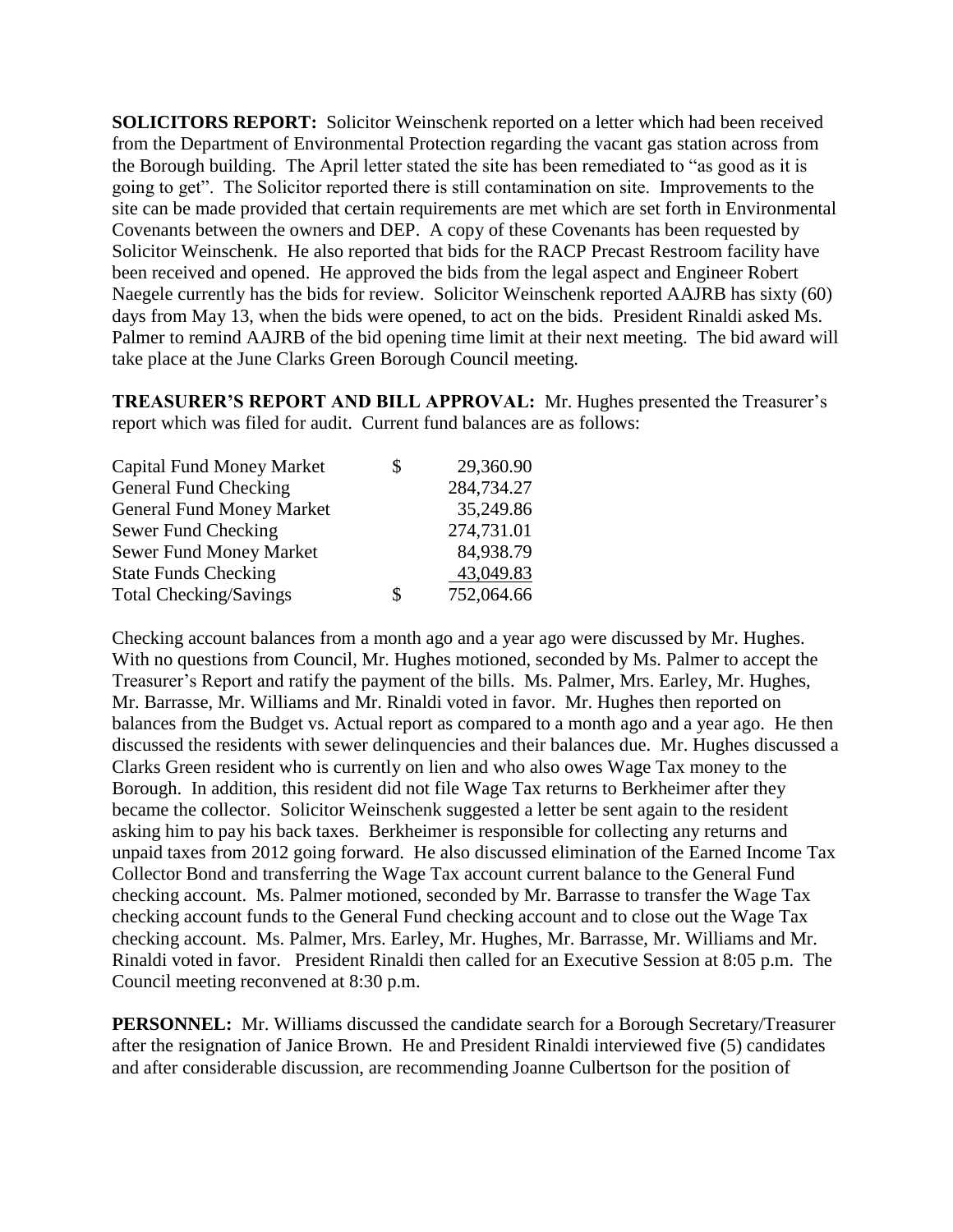Secretary/Treasurer and Local Services Tax Collector. She will have a training period of June 1- 17. She would then start on Monday, June 22, 2015. President Rinaldi asked for a motion to appoint Joanne M. Culbertson, 300 Carpenter Hill Road, South Abington Township, PA as Borough Secretary/Treasurer and Local Services Tax Collector at a rate of \$15.00 - \$18.00 per hour with five sick days in the first year and one week's vacation as earned effective June 21, 2015. Mrs. Earley motioned, seconded by Mr. Barrasse to hire Joanne Culbertson as the Borough Secretary/Treasurer and Local Services Tax Collector at a rate of \$16.25 per hour with five sick days in the first year and one week's vacation as earned effective June 21, 2015. Ms. Palmer announced that she read all of the resumes, however she will not vote for anyone she was not given an opportunity to interview and in her opinion this was an unprecedented manner of hiring office staff. Mr. Hughes, Mrs. Earley, Mr. Williams, Mr. Barrasse, and Mr. Rinaldi voted in favor of hiring Ms. Culbertson. Ms. Palmer abstained due to the fact that she did not interview the applicant. President Rinaldi also asked for a motion to appoint Joanne M. Culbertson, 300 Carpenter Hill Road, South Abington Township as Assistant Borough Secretary/Treasurer effective June 1, 2015 at a rate of \$15.00 per hour during her training period which ends June 19, 2015. Mr. Barrasse motioned, seconded by Mr. Hughes to appoint Joanne M. Culbertson, 300 Carpenter Hill Road, South Abington Township as Assistant Borough Secretary/Treasurer effective June 1, 2015 at a rate of \$15.00 per hour during her training period which ends June 19, 2015. Mr. Barrasse, Mr. Williams, Mr. Hughes, Mrs. Earley and Mr. Rinaldi voted in favor. Ms. Palmer abstained due to the fact that she did not interview the applicant. Mr. Rinaldi then discussed the appointment of the interim Real Estate Tax Collector. He and Mr. Williams interviewed three (3) Clarks Green residents who expressed an interest in being the interim tax collector, which as currently stands would serve from July 1, 2015 to December 31, 2015. Two of those individuals removed themselves from consideration. Mr. Williams reported that they stressed to the candidates that the position was an interim position. One particular candidate stood out in terms of knowledge of financial issues with respect to computer technology. That candidate is Mary O'Brien who lives at 117 N. Abington Road in Clarks Green. Mr. Rinaldi reported that he was impressed with the three (3) candidates interviewed. Mr. Williams motioned, seconded by Mr. Hughes to appoint Mary V. O'Brien, 117 N. Abington Road as interim Clarks Green Borough Real Estate Tax Collector effective as of the resignation date of the current Clarks Green Borough Real Estate Tax Collector until the first Monday in January 2016. Ms. Palmer stated that she disagreed with the choice. Mr. Williams, Mrs. Earley, Mr. Hughes, Mr. Barrasse and Mr. Rinaldi voted in favor. Ms. Palmer abstained due to the fact that she did not interview the applicant. DPW employee Charles Saxe, who was hired October 23, 2014 asked for an advance of one week of vacation. He will be gone September 14 through September 18, 2015. He has provided the Borough with a paid receipt for the deposit at the rental location. Mr. Rinaldi asked for a motion to approve the advance of 1 week vacation for Mr. Saxe to be deducted from his second year of vacation time to allow him and his family to vacation from September 14 through September 18, 2015. Ms. Palmer motioned, seconded by Mr. Williams to approve the advance of one (1) week vacation for Mr. Saxe to allow for he and his family to vacation from September 14 through September 18, 2015. Ms. Palmer, Mrs. Earley, Mr. Williams, Mr. Hughes, Mr. Barrasse and Mr. Rinaldi voted in favor.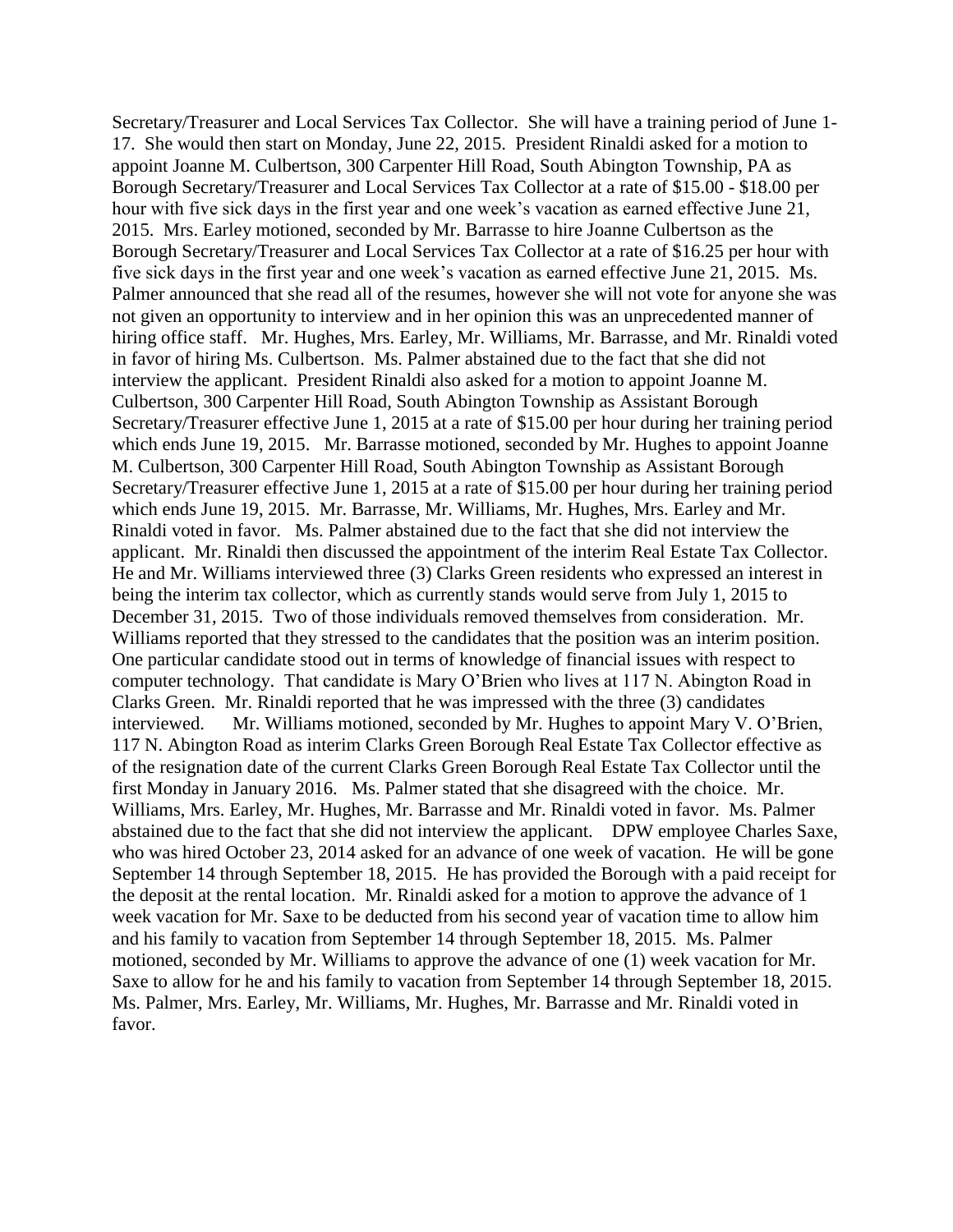**BUILDING & GROUNDS:** Mr. Rinaldi reported that Lackawanna Wireless completed the installation of wireless service to the Borough. The Borough currently has public Wi-Fi from the gazebo in the back yard extending to the park across the street.

**HEALTH & SAFETY:** Mr. Barrasse reported that Chief Gerrity handled the speed sentry on Vassar Avenue to resolve the complaint on that street. A report of the outcome will be sent to the resident. He also reported that Northeast Signal will work on the control unit in a couple of weeks to hopefully resolve the issue of vehicles entering Abington Road from Grove Street.

**PUBLIC WORKS:** Mr. Earley reported that four (4) bids were received for the Glenburn Road paving project. They were opened on Monday, May 18, at 11:00 A.M. The bid results are as follows: Wayco, Inc., \$49,189.76; American Asphalt, \$49,209.90; Kriger Construction, \$65,745.00; and Eastern Industries, \$88,014.87. Assuming the bids are in order and all supporting documents are provided, Mrs. Earley motioned, seconded by Mr. Hughes to award the contract to Wayco, Inc. In the event Wayco's proposal is flawed, then the contract should be awarded to American Asphalt with the same understanding that their bid documents are not flawed. Ms. Palmer asked if Wayco, Inc. had done any work in the Borough in the past. Mrs. Earley replied that she did not know. Mrs. Earley reported as part of the Glenburn Road paving project, we need to award a contract for the cleaning, TV Inspection, air testing, grouting, and the manhole inspection project. This work will be carried out prior to the paving project. The following telephone quotes were received: National Water Main Cleaning, \$11,475.00; Pipe Services Corporation, \$13,406.00; Sewer Specialty Services, Co., Inc. \$13,850.00. Mrs. Earley motioned, seconded by Mr. Barrasse to authorize the DPW Foreman to contact National Water Main Cleaning and inform them that their price quote was the lowest received and they are being awarded the work. Mr. Williams, Mrs. Earley, Ms. Palmer, Mr. Barrasse. Mr. Hughes, and Mr. Rinaldi voted in favor. Mrs. Earley reported on the rental of a street sweeper. The DPW Foreman explored the option of getting a street sweeper attachment for the skidster which was acquired two years ago. The prices quoted for the new equipment were less than the cost of two years rental fees for a sweeper. The following quotes were received: Powell's, \$5,228.75; Medico Industries, \$6,148.00; Five Star Equipment, \$6,350.00 and Cleveland Brothers, \$8,750.00. Mrs. Earley explained there is \$1,700.00 in the Budget for street sweeping. Mrs. Earley motioned, seconded by Mr. Barrasse to purchase a street sweeper brush attachment for the skidster from Powell's in the amount of \$5,228.75. After questions from members of Council and visitors who were in attendance, Mr. Barrasse, Ms. Palmer, Mrs. Earley, Mr. Williams, Mr. Hughes and Mr. Rinaldi voted in favor.

**REFUSE & RECYCLING:** Ms. Palmer had nothing to report.

**AAJRB:** Ms. Palmer reported the AAJRB minutes have not been distributed. The softball field has been switched around and is working out great. She did not have the date of the Fishing Derby available but will get it out and is asking that it be posted on the website. President Rinaldi announced the bids were received for the pre-cast restroom building and are being reviewed. The Rec Board will forward the recommendation to Clarks Green Borough and the project will be awarded.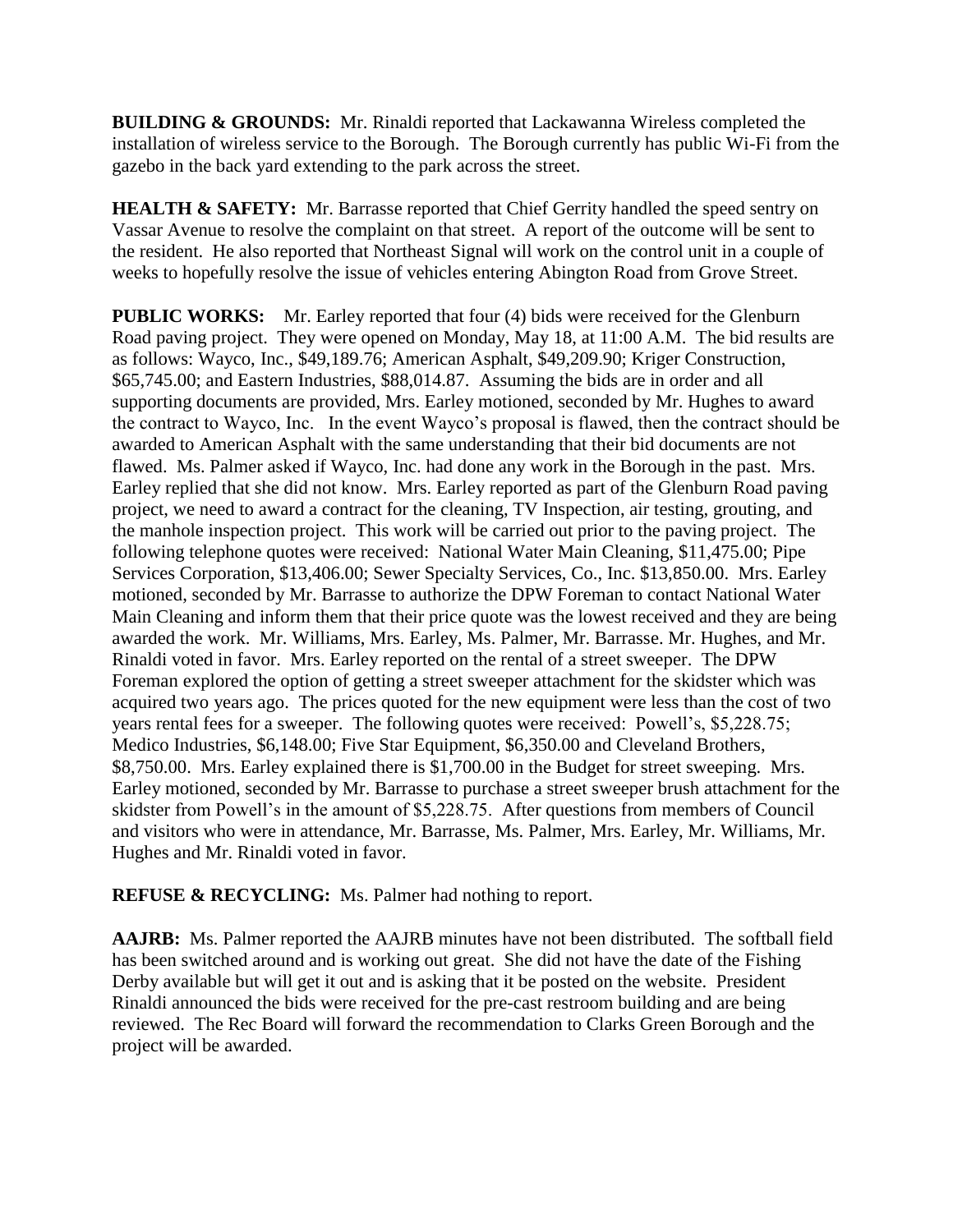**ACOG:** Ms. Palmer reported that ACOG met but did not have a quorum. Discussion included having an event for first responders sometime in late September on a Saturday or Sunday. Discussion also included having a recycling event. The Association of Borough's meeting included discussion about the Earned Income Tax collectors as well a push to consolidate the Real Estate Tax collections.

**ARWA:** Mr. Rinaldi discussed the search for a Clarks Green Sewer Authority representative. Clarks Green resident Stuart Pollack took a couple of days to consider being the representative but now has declined. Clarks Green resident Lynette Danzig, CPA, was waiting until tax season to be over to decide whether she was interested in the position and she has now declined. Mr. Rinaldi reported the new treatment plant had an overflow event on April 21 due to an approximately 1 ½ inch rainfall. A malodor event was reported to DEP as is required. He reported the staff meets weekly to familiarize themselves with the new processes in the new plant. On May 6, 2015 there was a disbursement from the PennVest loan of \$800,575.10. The balance on the PennVest loan is now \$832,294.57. Mr. Rinaldi announced the completion date, according to the contract with Quandel, is October 31, 2015.

**NEW BUSINESS:** President Rinaldi invited anyone who wished, to say a few words in memory of Barry Phillips. Gerard Hetman, on behalf of the Lackawanna County Commissioners, expressed his condolences and sympathy to the family of Mr. Phillips. To Gerard, Barry was a kind and humble man. Mr. Hetman stated the sign of a humble man is someone who made an impact on the lives of others, which Barry did. Mr. Hetman, as well as others, will miss him. Rick Williams stated he met Barry when Barry moved to the Borough thirty (30) years ago and they both had young children. Borough Council asked Barry and Rick to represent the Borough on a committee that was going to introduce recycling to the Abingtons. Barry was determined that they were going to accomplish their work before the state legislature mandated recycling, which they did. Rick and Barry had met every two to three weeks and reached their goal. He will remember Barry as a real gentleman and a kind person. President Rinaldi stated that last Friday Clarks Green Borough lost a long time resident and a member of our Council. He was privileged to personally know Barry for the three (3) years he served on Council. During that time, Mr. Rinaldi discovered what a lot of Clarks Green residents already knew, that Barry was a good man of deep faith and conviction. He was someone that Clarks Green Borough and Summit University was lucky to have in our lives. He was someone who was always willing to contribute to the common good. This Council accomplished a great deal because Mr. Phillips chose to serve our residents. Mr. Rinaldi, on behalf of our Council and residents, expressed his condolences to Barry's wife Sarah, daughters, Jana, Sharon and Elizabeth. May you Rest in Peace. Ms. Palmer remembered Barry as being honest, sincere, and ethical and someone she trusted to vote for things for the right reasons. She will miss him very much. Mr. Williams echoed what was previously said. Barry and his family moved in across the street from Mr. Williams in 1987. He was a humble, kind and generous man who would do just about anything for anybody. Mr. Phillips brought his analytical skills to Council to solve problems. As someone who was an educator, Mr. Phillips used these skills as a Council member. Mr. Barrasse echoed those comments. Even though he knew Barry for only two (2) years while on Council, he had an immense effect on Mr. Barrasse. While reviewing the Fire Contract, he had everything on a big white board which helped immensely. He was very humble, as had been mentioned earlier. Even though he had 2 PhD's, 3 Master's Degrees, a